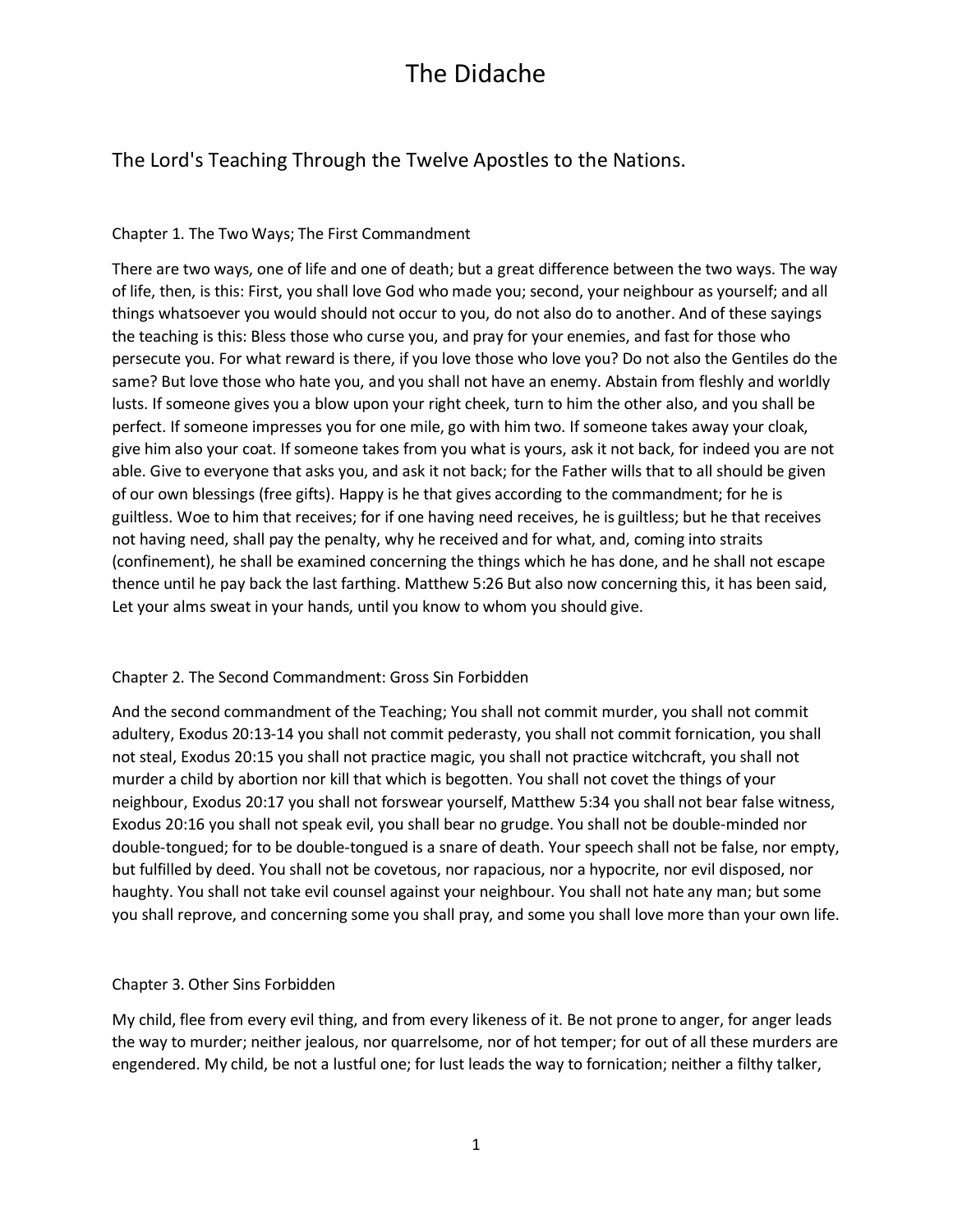nor of lofty eye; for out of all these adulteries are engendered. My child, be not an observer of omens, since it leads the way to idolatry; neither an enchanter, nor an astrologer, nor a purifier, nor be willing to

look at these things; for out of all these idolatry is engendered. My child, be not a liar, since a lie leads the way to theft; neither money-loving, nor vainglorious, for out of all these thefts are engendered. My child, be not a murmurer, since it leads the way to blasphemy; neither self-willed nor evil-minded, for out of all these blasphemies are engendered. But be meek, since the meek shall inherit the earth. Matthew 5:5 Be long-suffering and pitiful and guileless and gentle and good and always trembling at the words which you have heard. You shall not exalt yourself, Luke 18:14 nor give over-confidence to your soul. Your soul shall not be joined with lofty ones, but with just and lowly ones shall it have its intercourse. The workings that befall you receive as good, knowing that apart from God nothing comes to pass.

#### Chapter 4. Various Precepts

My child, him that speaks to you the word of God remember night and day; and you shall honour him as the Lord; for in the place whence lordly rule is uttered, there is the Lord. And you shall seek out day by day the faces of the saints, in order that you may rest upon their words. You shall not long for division but shall bring those who contend to peace. You shall judge righteously, you shall not respect persons in reproving for transgressions. You shall not be undecided whether it shall be or no. Be not a stretcher forth of the hands to receive and a drawer of them back to give. If you have anything, through your hands you shall give ransom for your sins. You shall not hesitate to give, nor murmur when you give; for you shall know who is the good repayer of the hire. You shall not turn away from him that is in want, but you shall share all things with your brother, and shall not say that they are your own; for if you are partakers in that which is immortal, how much more in things which are mortal? You shall not remove your hand from your son or from your daughter, but from their youth shall teach them the fear of God. Ephesians 6:4 You shall not enjoin anything in your bitterness upon your bondman or maidservant, who hope in the same God, lest ever they shall fear not God who is over both; Ephesians 6:9; Colossians 4:1 for he comes not to call according to the outward appearance, but unto them whom the Spirit has prepared. And you bondmen shall be subject to your masters as to a type of God, in modesty and fear. Ephesians 6:5; Colossians 3:22 You shall hate all hypocrisy and everything which is not pleasing to the Lord. Forsake in no way the commandments of the Lord; but you shall keep what you have received, neither adding thereto nor taking away therefrom . Deuteronomy 12:32 In the Church you shall acknowledge your transgressions, and you shall not come near for your prayer with an evil conscience. This is the way of life.

#### Chapter 5. The Way of Death

And the way of death is this: First of all it is evil and full of curse: murders, adulteries, lusts, fornications, thefts, idolatries, magic arts, witchcrafts, rapines, false witnessings, hypocrisies, double-heartedness,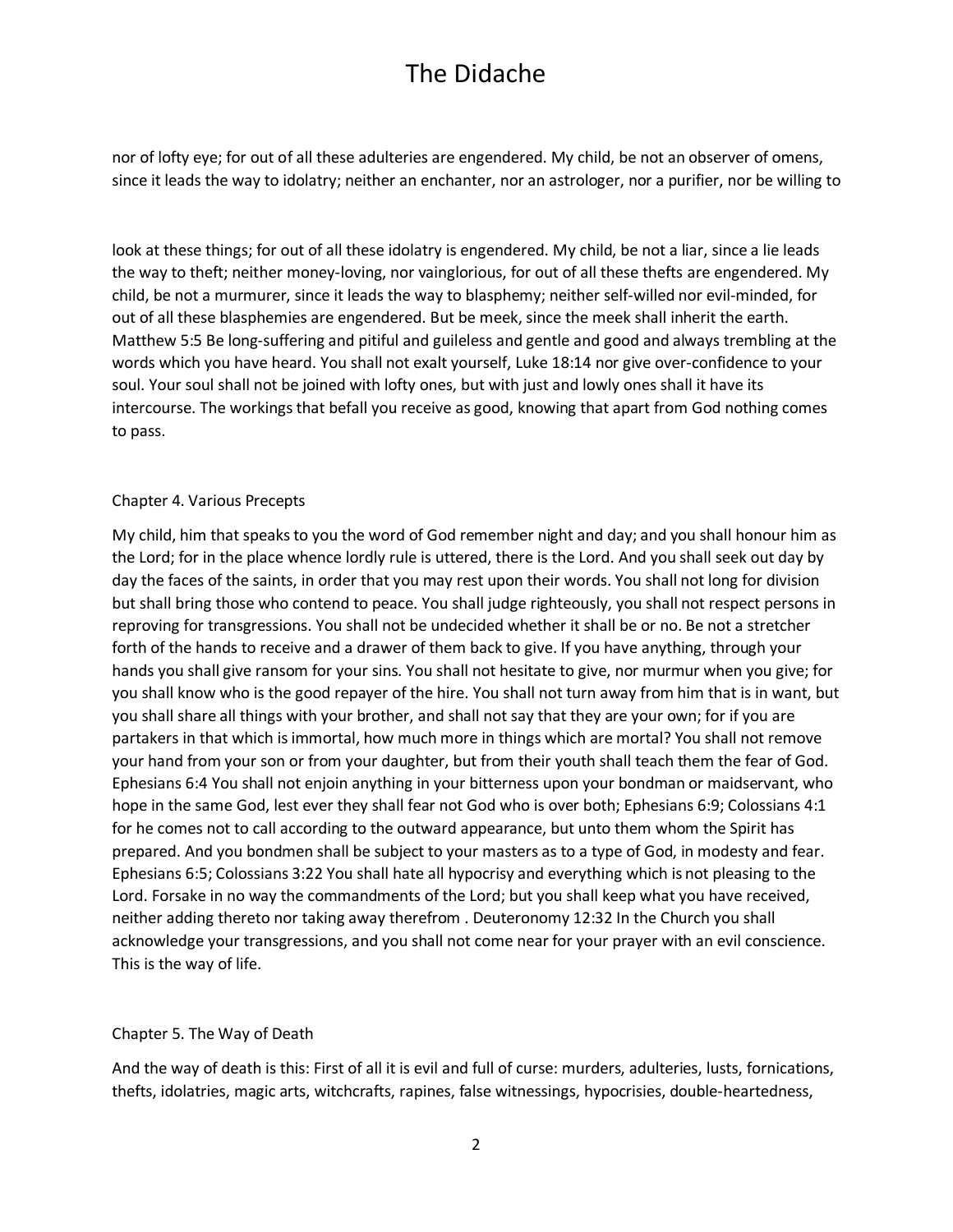deceit, haughtiness, depravity, self-will, greediness, filthy talking, jealousy, over-confidence, loftiness, boastfulness; persecutors of the good, hating truth, loving a lie, not knowing a reward for righteousness, not cleaving to good nor to righteous judgment, watching not for that which is good, but for that which is evil; from whom meekness and endurance are far, loving vanities, pursuing requital, not pitying a poor

man, not labouring for the afflicted, not knowing Him that made them, murderers of children, destroyers of the handiwork of God, turning away from him that is in want, afflicting him that is distressed, advocates of the rich, lawless judges of the poor, utter sinners. Be delivered, children, from all these.

### Chapter 6. Against False Teachers, and Food Offered to Idols

See that no one cause you to err from this way of the Teaching, since apart from God it teaches you. For if you are able to bear all the yoke of the Lord, you will be perfect; but if you are not able, what you are able that do. And concerning food, bear what you are able; but against that which is sacrificed to idols be exceedingly on your guard; for it is the service of dead gods.

### Chapter 7. Concerning Baptism

And concerning baptism, baptize this way: Having first said all these things, baptize into the name of the Father, and of the Son, and of the Holy Spirit, Matthew 28:19 in living water. But if you have not living water, baptize into other water; and if you can not in cold, in warm. But if you have not either, pour out water thrice upon the head into the name of Father and Son and Holy Spirit. But before the baptism let the baptizer fast, and the baptized, and whatever others can; but you shall order the baptized to fast one or two days before.

### Chapter 8. Concerning Fasting and Prayer (the Lord's Prayer)

But let not your fasts be with the hypocrites; Matthew 6:16 for they fast on the second and fifth day of the week; but fast on the fourth day and the Preparation (Friday). Neither pray as the hypocrites; but as the Lord commanded in His Gospel, thus pray: Our Father who art in heaven, hallowed be Your name. Your kingdom come. Your will be done, as in heaven, so on earth. Give us today our daily (needful) bread and forgive us our debt as we also forgive our debtors. And bring us not into temptation, but deliver us from the evil one (or, evil); for Yours is the power and the glory forever. Thrice in the day thus pray.

### Chapter 9. The Thanksgiving (Eucharist)

Now concerning the Thanksgiving (Eucharist), thus give thanks. First, concerning the cup: We thank you, our Father, for the holy vine of David Your servant, which You made known to us through Jesus Your Servant; to You be the glory forever. And concerning the broken bread: We thank You, our Father, for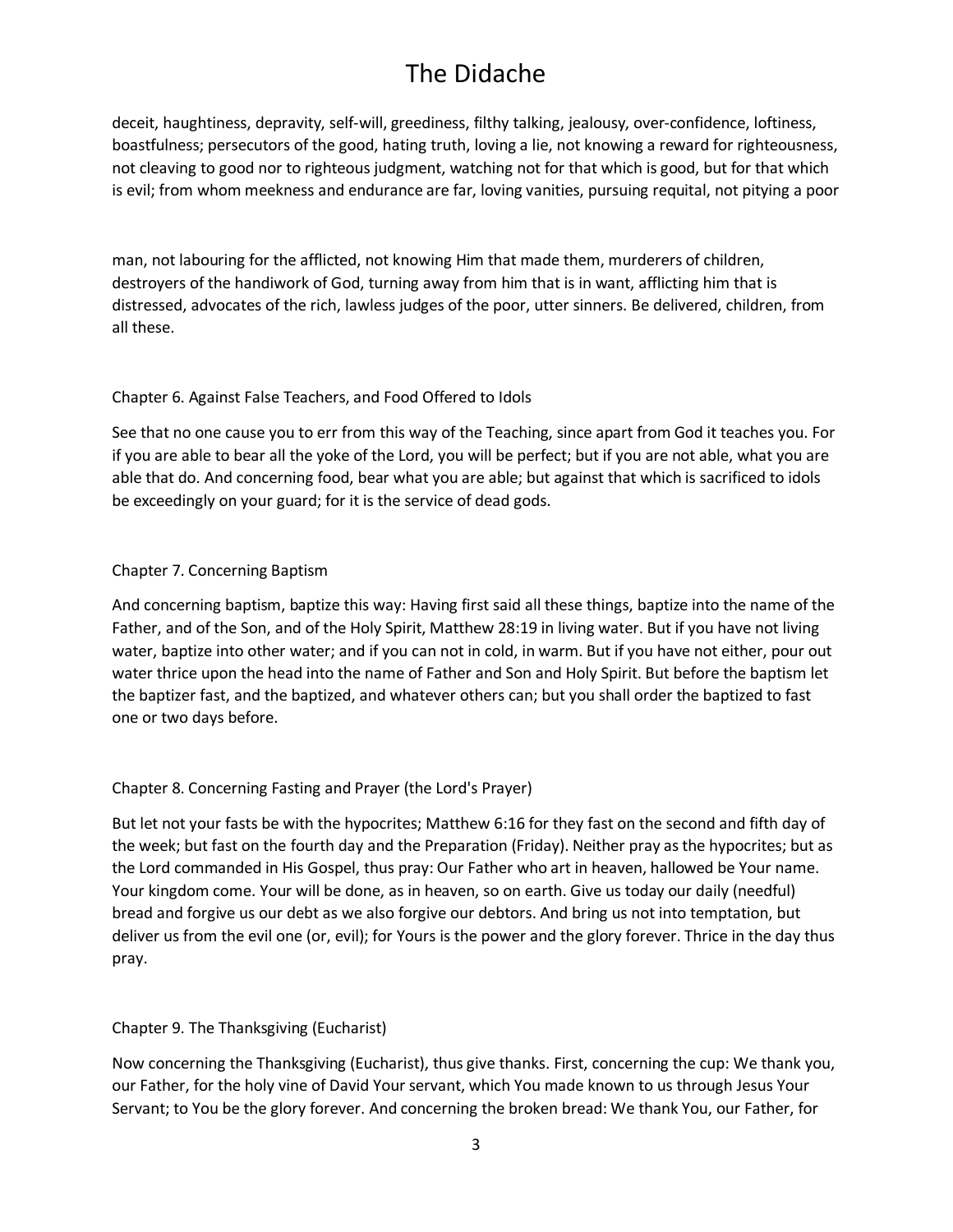the life and knowledge which You made known to us through Jesus Your Servant; to You be the glory forever. Even as this broken bread was scattered over the hills, and was gathered together and became one, so let Your Church be gathered together from the ends of the earth into Your kingdom; for Yours is the glory and the power through Jesus Christ forever. But let no one eat or drink of your Thanksgiving

(Eucharist), but they who have been baptized into the name of the Lord; for concerning this also the Lord has said, Give not that which is holy to the dogs. Matthew 7:6

#### Chapter 10. Prayer After Communion

But after you are filled, thus give thanks: We thank You, holy Father, for Your holy name which You caused to tabernacle in our hearts, and for the knowledge and faith and immortality, which You made known to us through Jesus Your Servant; to You be the glory forever. You, Master almighty, created all things for Your name's sake; You gave food and drink to men for enjoyment, that they might give thanks to You; but to us You freely gave spiritual food and drink and life eternal through Your Servant. Before all things we thank You that You are mighty; to You be the glory forever. Remember, Lord, Your Church, to deliver it from all evil and to make it perfect in Your love, and gather it from the four winds, sanctified for Your kingdom which You have prepared for it; for Yours is the power and the glory forever. Let grace come and let this world pass away. Hosanna to the God (Son) of David! If anyone is holy, let him come; if anyone is not so, let him repent. Maranatha. Amen. But permit the prophets to make Thanksgiving as much as they desire.

### Chapter 11. Concerning Teachers, Apostles, and Prophets

Whosoever, therefore, comes and teaches you all these things that have been said before, receive him. But if the teacher himself turn and teach another doctrine to the destruction of this, hear him not; but if he teach so as to increase righteousness and the knowledge of the Lord, receive him as the Lord. But concerning the apostles and prophets, according to the decree of the Gospel, thus do. Let every apostle that comes to you be received as the Lord. But he shall not remain except one day; but if there be need, also the next; but if he remain three days, he is a false prophet. And when the apostle goes away, let him take nothing but bread until he lodges; but if he ask money, he is a false prophet. And every prophet that speaks in the Spirit you shall neither try nor judge; for every sin shall be forgiven, but this sin shall not be forgiven. But not everyone that speaks in the Spirit is a prophet; but only if he hold the ways of the Lord. Therefore from their ways shall the false prophet and the prophet be known. And every prophet who orders a meal in the Spirit eats not from it, except indeed he be a false prophet; and every prophet who teaches the truth, if he do not what he teaches, is a false prophet. And every prophet, proved true, working unto the mystery of the Church in the world, yet not teaching others to do what he himself does, shall not be judged among you, for with God he has his judgment; for so did also the ancient prophets. But whoever says in the Spirit, Give me money, or something else, you shall not listen to him; but if he says to you to give for others' sake who are in need, let no one judge him.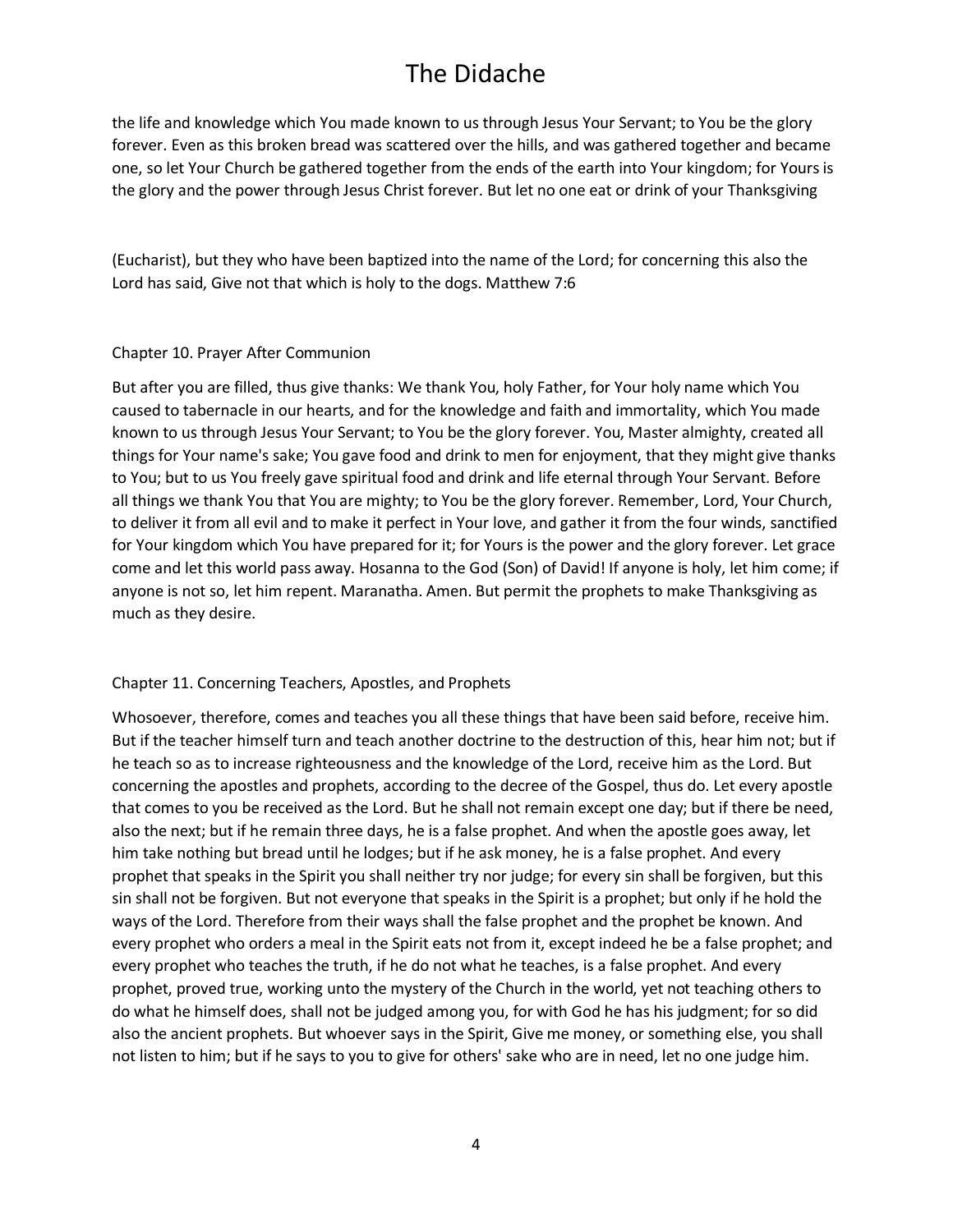### Chapter 12. Reception of Christians

But let everyone that comes in the name of the Lord be received, and afterward you shall prove and know him; for you shall have understanding right and left. If he who comes is a wayfarer, assist him as far as you are able; but he shall not remain with you, except for two or three days, if need be. But if he

wills to abide with you, being an artisan, let him work and eat; 2 Thessalonians 3:10 but if he has no trade, according to your understanding see to it that, as a Christian, he shall not live with you idle. But if he wills not to do, he is a Christ-monger. Watch that you keep aloof from such.

### Chapter 13. Support of Prophets

But every true prophet that wills to abide among you is worthy of his support. So also a true teacher is himself worthy, as the workman, of his support. Matthew 10:10; cf. Luke 10:7 Every first-fruit, therefore, of the products of wine-press and threshing-floor, of oxen and of sheep, you shall take and give to the prophets, for they are your high priests. But if you have not a prophet, give it to the poor. If you make a batch of dough, take the first-fruit and give according to the commandment. So also when you open a jar of wine or of oil, take the first-fruit and give it to the prophets; and of money (silver) and clothing and every possession, take the first-fruit, as it may seem good to you, and give according to the commandment.

## Chapter 14. Christian Assembly on the Lord's Day

But every Lord's day gather yourselves together, and break bread, and give thanksgiving after having confessed your transgressions, that your sacrifice may be pure. But let no one that is at variance with his fellow come together with you, until they be reconciled, that your sacrifice may not be profaned. For this is that which was spoken by the Lord: In every place and time offer to me a pure sacrifice; for I am a great King, says the Lord, and my name is wonderful among the nations.

### Chapter 15. Bishops and Deacons; Christian Reproof

Therefore, appoint for yourselves bishops and deacons worthy of the Lord, men meek, and not lovers of money, 1 Timothy 3:4 and truthful and proven; for they also render to you the service of prophets and teachers. Despise them not therefore, for they are your honoured ones, together with the prophets and teachers. And reprove one another, not in anger, but in peace, as you have it in the Gospel; Matthew 18:15-17 but to everyone that acts amiss against another, let no one speak, nor let him hear anything from you until he repents. But your prayers and alms and all your deeds so do, as you have it in the Gospel of our Lord.